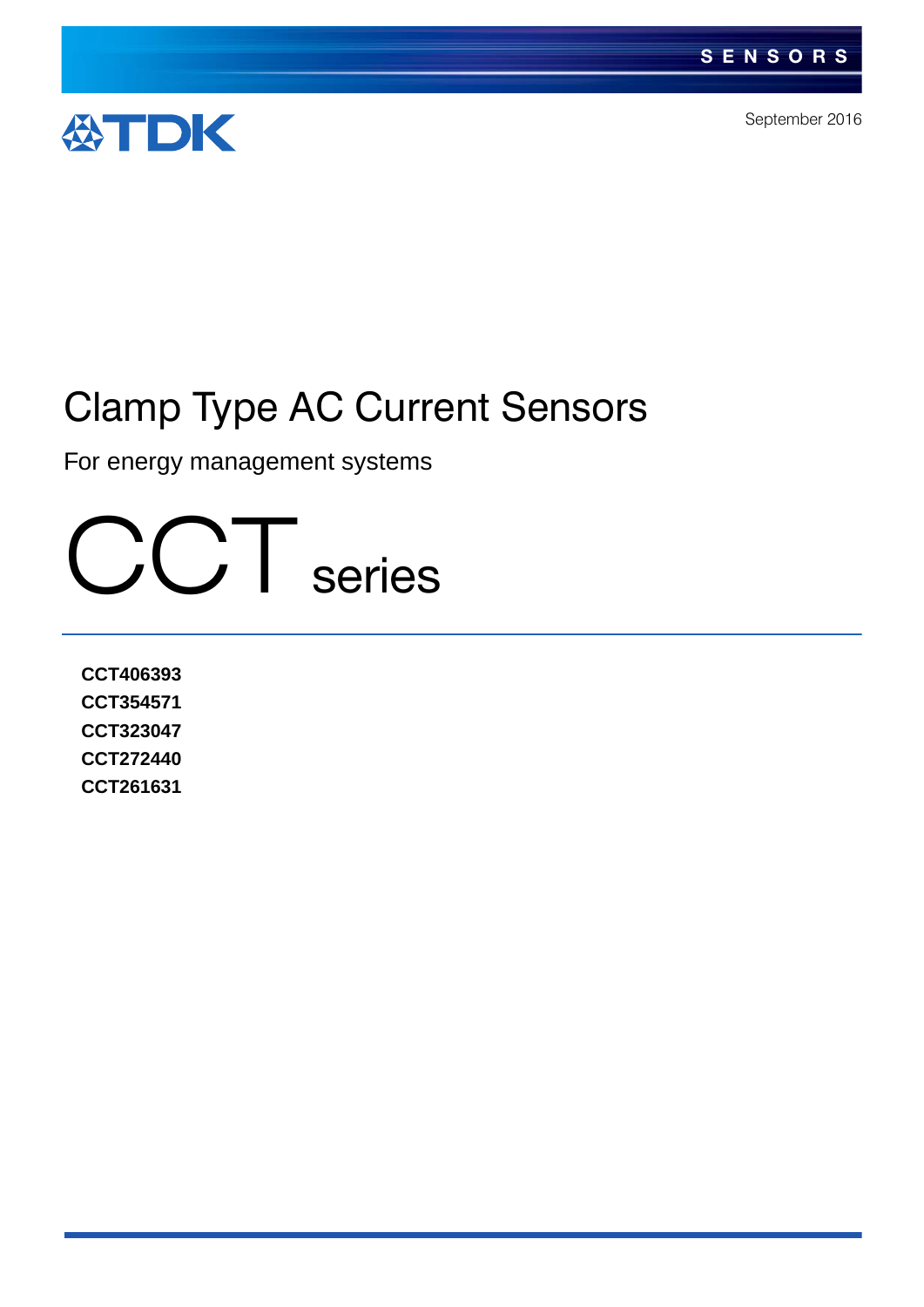### **An attention matter on use**

Please read this specifications before using this product by all means.

### **An attention matter on security**

I undertake use with this product, and it is paid attention enough, and please design an attention matter safely.

### **Attention on a design**

- When choosing load resistances used for current detection, be sure to select products with high precision and good temperature characteristics.  $\bigcirc$  Magnetic flux to leak out occurs. Please confirm it about influence of magnetic flux beforehand.
- There is fear to cause false movement of machinery.

O The product is not quakeproof structure.

Accordingly please do not add vibration and a shock to it. There is fear to lose a function.

### **Attention on the handling**

 $\bigcirc$  Please do not use it when you let a product drop.

- The product produces possibility to lose a function
- Please avoid the next place. The place that receives a drop of water, trash, the dust, foggy influence. The place where direct rays of the sun hits. There is fear to cause false movement of machinery.
- $\bigcirc$  Please prohibit safekeeping and use at the next place. Environment to be accompanied with gas corrosion, salt, acid, alkali. There is fear to lose a function.
- When you carry the product on a base of an electric circuit. Please do not use a metal tool. Because impossible power is added to a product. There is fear to lose a function.

### **Attention**

 $\bigcap$  I considered the next matter, and we designed a product.

Safe standard and power supply voltage and circuit drive condition, drive frequency and Duty ON-TIME.

By those conditions, we decided structure and the turns number.

Please avoid use in designed condition outside.

There are destruction of a circuit part and fear of ignition.

 $\bigcirc$  This product considered a characteristic of a component and a self temperature rise, and it was made.

We select range of humidity as use temperature already.

Please avoid use by range more than this.

There are the damage and fear of ignition.

 $\bigcirc$  Please avoid use in the environment next.

The environment that trash and the dust stick to a product. There is fear to cause a fire.

 $\bigcirc$  The products listed on this catalog are intended for use in general electronic equipment (AV equipment, telecommunications equipment, home appliances, amusement equipment, computer equipment, personal equipment, office equipment, measurement equipment, industrial robots) under a normal operation and use condition.

The products are not designed or warranted to meet the requirements of the applications listed below, whose performance and/or quality require a more stringent level of safety or reliability, or whose failure, malfunction or trouble could cause serious damage to society, person or property. If you intend to use the products in the applications listed below or if you have special requirements exceeding the range or conditions set forth in the each catalog, please contact us.

- (1) Aerospace/Aviation equipment
- (2) Transportation equipment (cars, electric trains, ships, etc.)
- (3) Medical equipment
- (4) Power-generation control equipment
- (5) Atomic energy-related equipment
- (6) Seabed equipment
- (7) Transportation control equipment
- (8) Public information-processing equipment
- (9) Military equipment
- (10) Electric heating apparatus, burning equipment
- (11) Disaster prevention/crime prevention equipment
- (12) Safety equipment
- (13) Other applications that are not considered general-purpose applications

When designing your equipment even for general-purpose applications, you are kindly requested to take into consideration securing protection circuit/device or providing backup circuits in your equipment.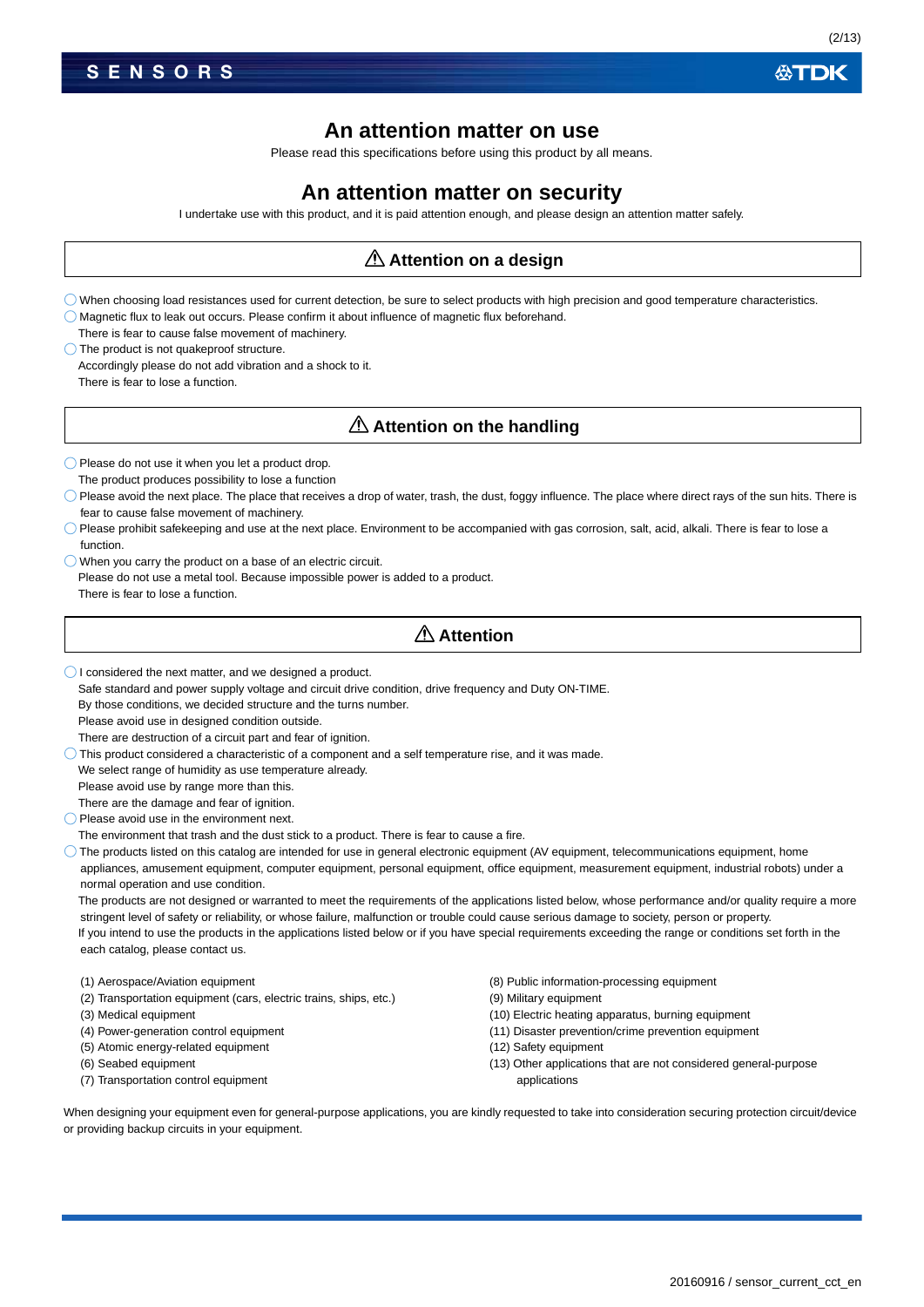## **Clamp Type AC Current Sensors**

**ATDK** 

**Product compatible with RoHS directive Compatible with lead-free solders**

### **For energy management systems**

# **Overview of the CCT Series**

### **FEATURES**

- O Clamp type for easy installation on existing power equipment.
- Accommodates automatic processes from wire wrapping and winding to soldering, eusuring high-quality and stable supply.
- Equipped with a built-in open-circuit protective device.
- O Product compatible with RoHS directive.

### **APPLICATION**

For energy management systems such as HEMS, BEMS, FEMS, CEMS

### **PART NUMBER CONSTRUCTION**



### **OPERATING TEMPERATURE RANGE, PACKAGE QUANTITY, PRODUCT WEIGHT**

|             | Temperature range                |                                 |                  |                   |
|-------------|----------------------------------|---------------------------------|------------------|-------------------|
| <b>Type</b> | <b>Operating</b><br>temperature* | <b>Storage</b><br>temperature** | Package quantity | Individual weight |
|             | (°C)                             | (°C)                            | (pieces/box)     | (g)               |
| CCT406393   | $-20$ to 60                      | $-30$ to 60                     | 8                | 535               |
| CCT354571   | $-20$ to 60                      | $-30$ to 60                     | 24               | 221               |
| CCT323047   | $-20$ to 60                      | $-30$ to 60                     | 36               | 70                |
| CCT272440   | $-20$ to 60                      | $-30$ to 60                     | 36               | 41                |
| CCT261631   | $-20$ to 60                      | $-30$ to 60                     | 60               | 24                |
| . .         |                                  |                                 |                  |                   |

Operating temperature range includes self-temperature rise.

The Storage temperature range is for after the assembly.

RoHS Directive Compliant Product: See the following for more details.https://product.tdk.com/info/en/environment/rohs/index.html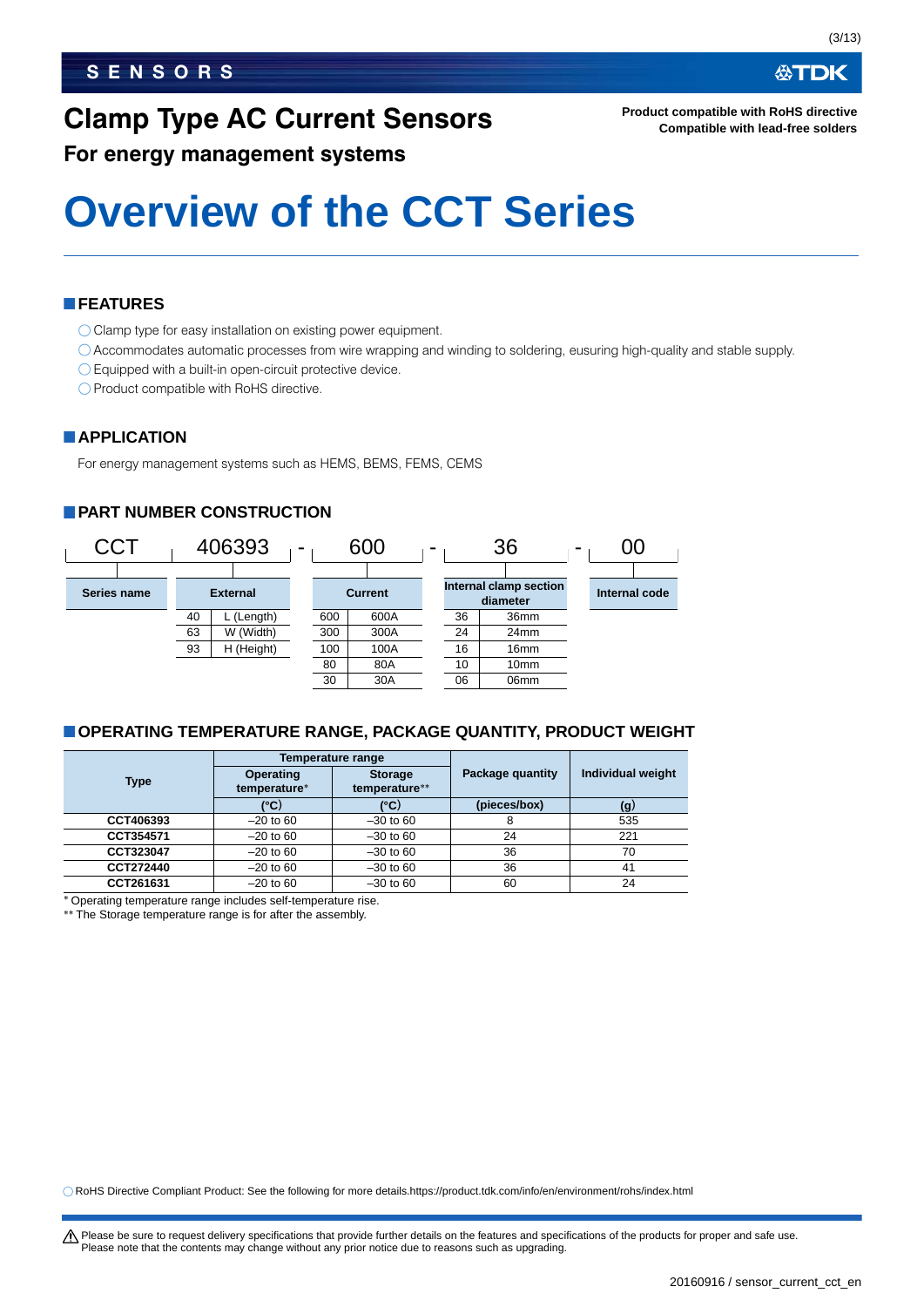### CCT series

# **CCT406393 Type**

### **SHAPE & DIMENSIONS**



### **CIRCUIT DIAGRAM**



Please be sure to request delivery specifications that provide further details on the features and specifications of the products for proper and safe use.<br>Please note that the contents may change without any prior notice d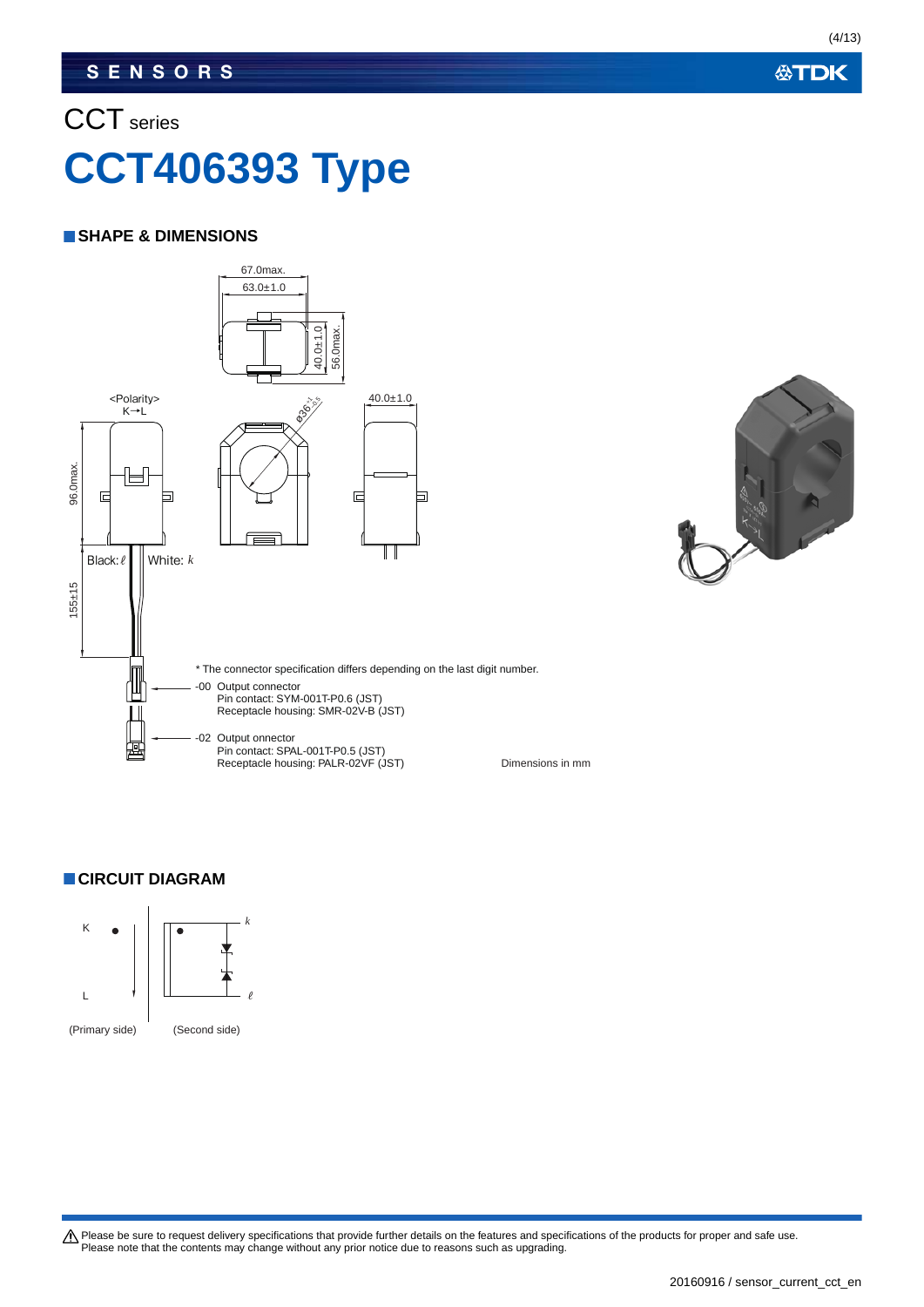## CCT series **CCT406393 Type**

### **SPECIFICATION**

| Part No.                        |                                      | CCT406393-600-36-00                               | CCT406393-600-36-02                               |
|---------------------------------|--------------------------------------|---------------------------------------------------|---------------------------------------------------|
| <b>Applied current</b>          |                                      | AC 1.0 to 600Arms<br>(50/60Hz)                    | AC 1.0 to 600Arms<br>(50/60Hz)                    |
| <b>Maximum allowed current</b>  |                                      | AC 700Arms continuous                             | AC 700Arms continuous                             |
| Internal clamp section diameter |                                      | 36mm                                              | 36mm                                              |
|                                 | Nominal current transformation ratio | 3000:1                                            | 3000:1                                            |
| <b>Output current accuracy</b>  |                                      | 200.0mA±1% (600A, 50/60Hz)                        | 200.0mA±1% (600A, 50/60Hz)                        |
| <b>Phase difference</b>         |                                      | $0.35^{\circ}$ ±0.2°(10 $\Omega$ , 600A, 50/60Hz) | $0.35^{\circ}$ ±0.2°(10 $\Omega$ , 600A, 50/60Hz) |
| Secondary winding resistance    |                                      | 64 $\Omega$                                       | 64 $\Omega$                                       |
| <b>Open-circuit protection</b>  |                                      | 7.5V Clamp element                                | 7.5V Clamp element                                |
| Output                          | <b>Pin contact</b>                   | SYM-001T-P0.6 (JST)                               | SPAL-001T-P0.5 (JST)                              |
| connector                       | <b>Receptacle housing</b>            | SMR-02V-B (JST)                                   | PALR-02VF (JST)                                   |
| <b>Adaptation</b>               | Socket contact                       | SHF-001T-0.8BS (JST)                              | SPHD-001T-P0.5 (JST)                              |
| connector                       | <b>Plug housing</b>                  | SMP-02V (JST)                                     | <b>PAP-02V-S (JST)</b>                            |
| <b>Output lead wire</b>         |                                      | AWG22 155mm                                       | AWG22 155mm                                       |
|                                 | Allowable desorption number of times | About 100 times                                   | About 100 times                                   |
| <b>Withstanding Voltage</b>     |                                      | AC2200V, 1min. (Between outer case and output)    | AC2200V, 1min. (Between outer case and output)    |
| <b>Insulation Resistance</b>    |                                      | $100M\Omega$ Over (DC500V)                        | $100M\Omega$ Over (DC500V)                        |
| Flame retardant grade           |                                      | UL 94 V-0                                         | UL 94 V-0                                         |

### **ELECTRICAL CHARACTERISTICS**

MEASURING DIAGRAM



### OUTPUT VOLTAGE CHARACTERISTIC



Please be sure to request delivery specifications that provide further details on the features and specifications of the products for proper and safe use.<br>Please note that the contents may change without any prior notice d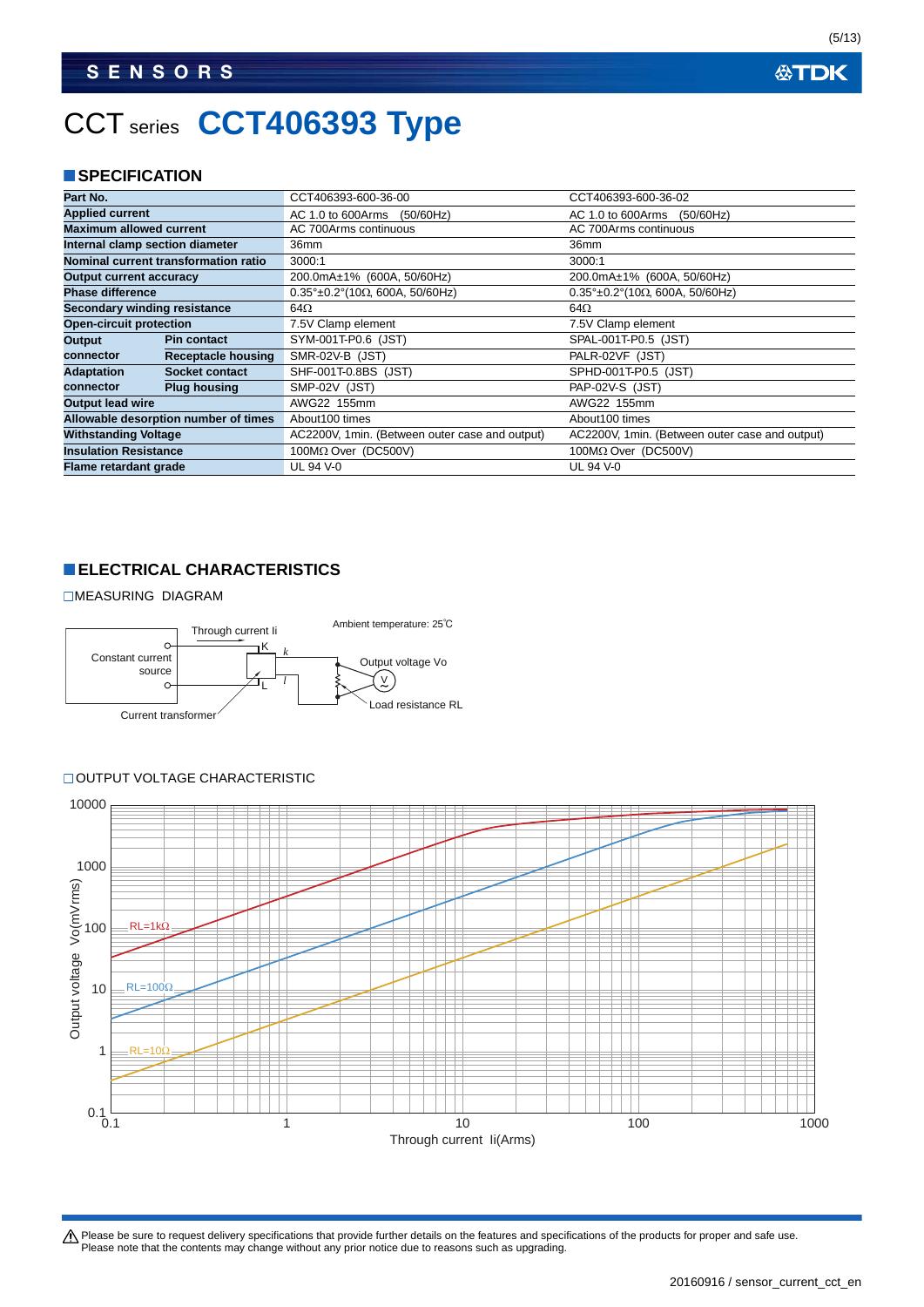### CCT series

# **CCT354571 Type**

### **SHAPE & DIMENSIONS**



### **CIRCUIT DIAGRAM**



Please be sure to request delivery specifications that provide further details on the features and specifications of the products for proper and safe use.<br>Please note that the contents may change without any prior notice d

**公TDK** 

### 20160916 / sensor\_current\_cct\_en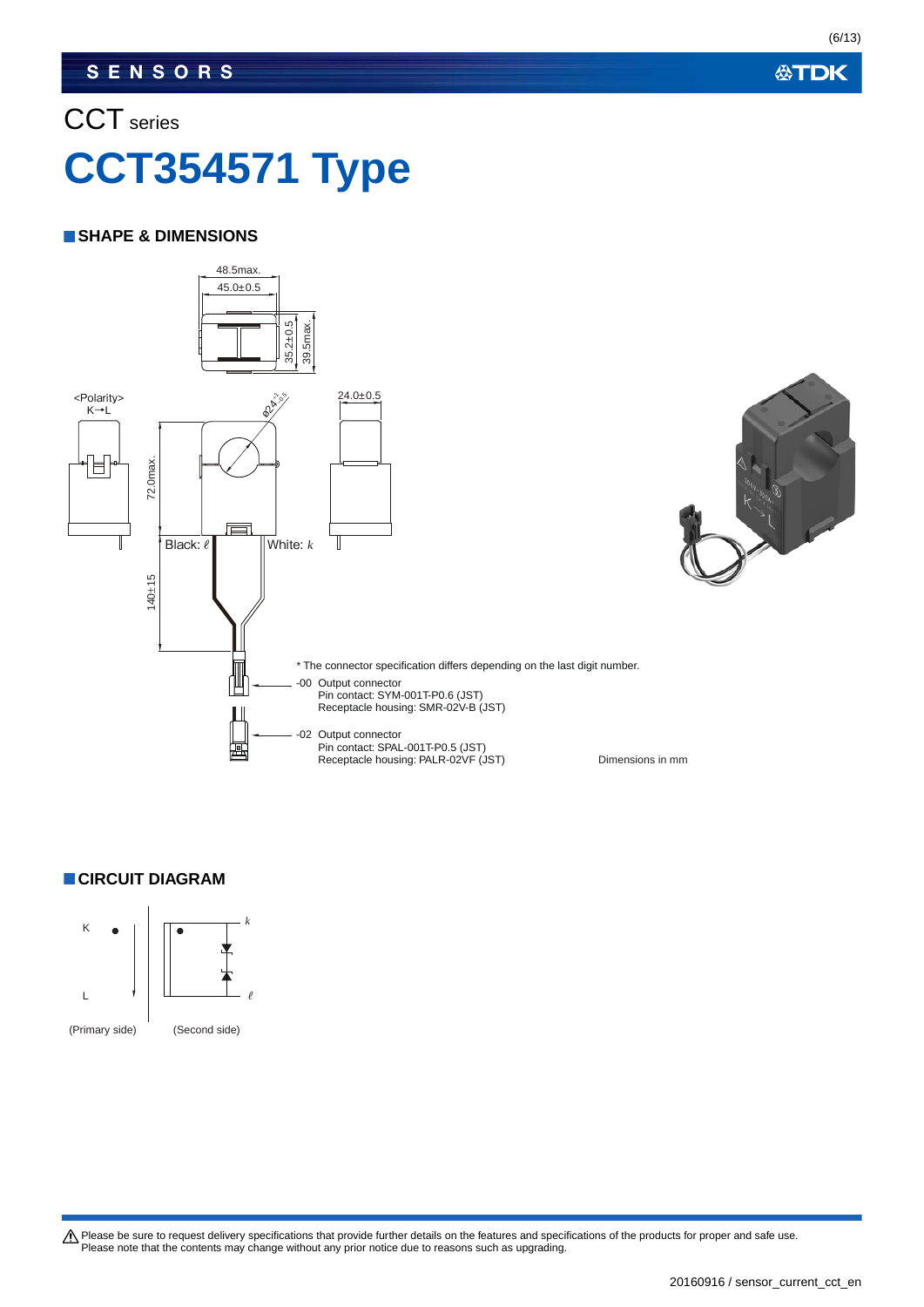## CCT series **CCT354571 Type**

### **SPECIFICATION**

| Part No.                        |                                      | CCT354571-300-24-00                               | CCT354571-300-24-02                               |
|---------------------------------|--------------------------------------|---------------------------------------------------|---------------------------------------------------|
| <b>Applied current</b>          |                                      | AC 0.1 to 300Arms<br>(50/60Hz)                    | AC 0.1 to 300Arms (50/60Hz)                       |
| <b>Maximum allowed current</b>  |                                      | AC 400Arms continuous                             | AC 400Arms continuous                             |
| Internal clamp section diameter |                                      | 24 <sub>mm</sub>                                  | 24mm                                              |
|                                 | Nominal current transformation ratio | 3000:1                                            | 3000:1                                            |
| <b>Output current accuracy</b>  |                                      | 100.0mA±1% (300A, 50/60Hz)                        | 100.0mA±1% (300A, 50/60Hz)                        |
| <b>Phase difference</b>         |                                      | $0.7^{\circ}$ ±0.5° (10 $\Omega$ , 300A, 50/60Hz) | $0.7^{\circ}$ ±0.5° (10 $\Omega$ , 300A, 50/60Hz) |
| Secondary winding resistance    |                                      | $103\Omega$                                       | $103\Omega$                                       |
| <b>Open-circuit protection</b>  |                                      | 7.5V Clamp element                                | 7.5V Clamp element                                |
| Output                          | <b>Pin contact</b>                   | SYM-001T-P0.6 (JST)                               | SPAL-001T-P0.5 (JST)                              |
| connector                       | Receptacle housing                   | SMR-02V-B (JST)                                   | PALR-02VF (JST)                                   |
| <b>Adaptation</b>               | Socket contact                       | SHF-001T-0.8BS (JST)                              | SPHD-001T-P0.5 (JST)                              |
| connector                       | <b>Plug housing</b>                  | SMP-02V (JST)                                     | <b>PAP-02V-S (JST)</b>                            |
| <b>Output lead wire</b>         |                                      | AWG22 140mm                                       | AWG22 140mm                                       |
|                                 | Allowable desorption number of times | AC2200V, 1min. (Between outer case and output)    | AC2200V, 1min. (Between outer case and output)    |
| <b>Withstanding Voltage</b>     |                                      | About 100 times                                   | About 100 times                                   |
| <b>Insulation Resistance</b>    |                                      | $100M\Omega$ Over (DC500V)                        | $100M\Omega$ Over (DC500V)                        |
| Flame retardant grade           |                                      | UL 94 V-0                                         | UL 94 V-0                                         |

### **ELECTRICAL CHARACTERISTICS**

#### MEASURING DIAGRAM



#### OUTPUT VOLTAGE CHARACTERISTIC



Please be sure to request delivery specifications that provide further details on the features and specifications of the products for proper and safe use.<br>Please note that the contents may change without any prior notice d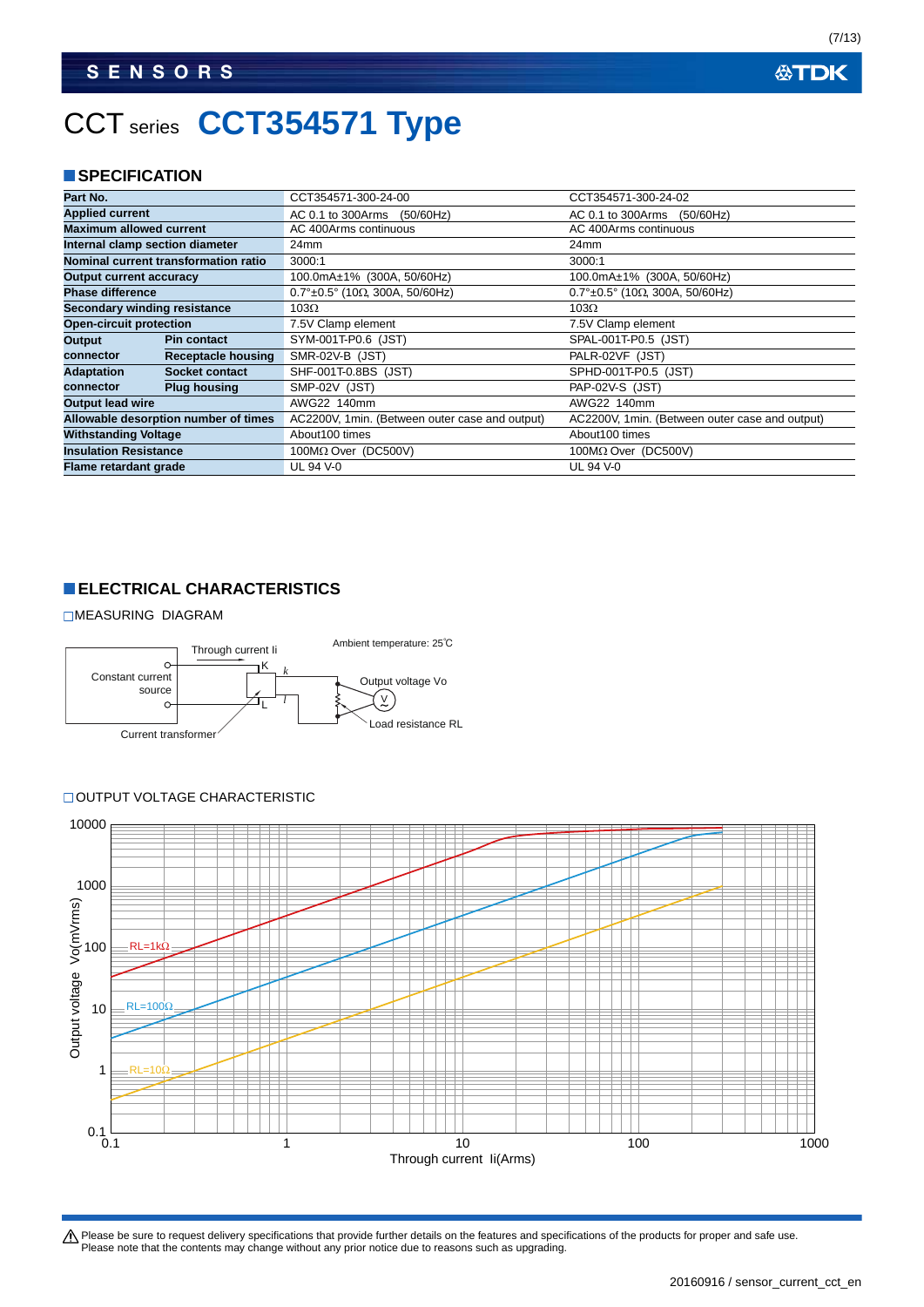### CCT series

# **CCT323047 Type**

### **SHAPE & DIMENSIONS**



### **CIRCUIT DIAGRAM**



Please be sure to request delivery specifications that provide further details on the features and specifications of the products for proper and safe use.<br>Please note that the contents may change without any prior notice d

**公TDK** 

#### 20160916 / sensor\_current\_cct\_en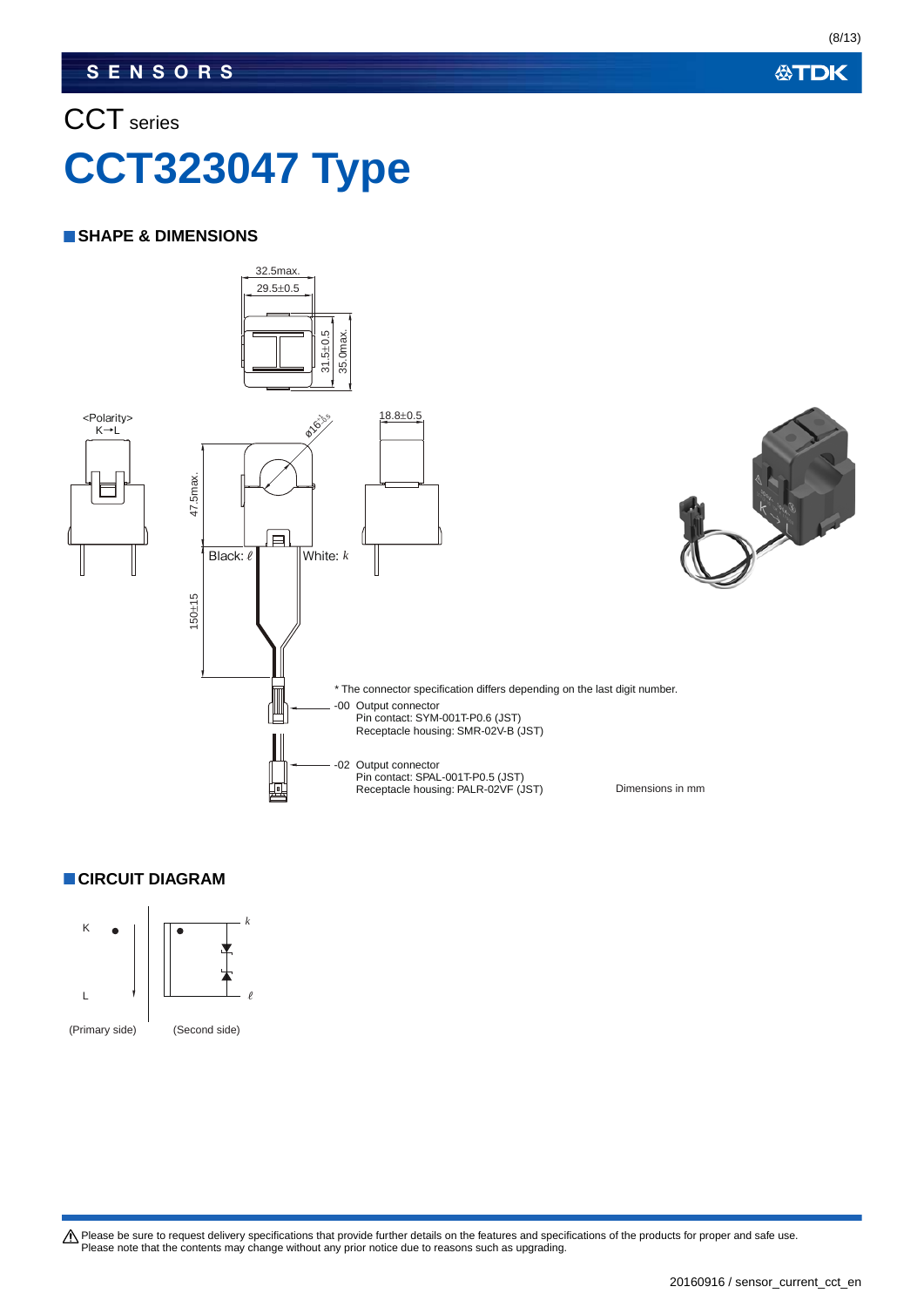## CCT series **CCT323047 Type**

### **SPECIFICATION**

| Part No.                                               |                                      | CCT323047-100-16-00                               | CCT323047-100-16-02                               |
|--------------------------------------------------------|--------------------------------------|---------------------------------------------------|---------------------------------------------------|
| <b>Applied current</b>                                 |                                      | AC 0.1 to 100Arms<br>(50/60Hz)                    | AC 0.1 to 100Arms (50/60Hz)                       |
| <b>Maximum allowed current</b>                         |                                      | AC 200Arms continuous                             | AC 200Arms continuous                             |
| Internal clamp section diameter                        |                                      | 16mm                                              | 16 <sub>mm</sub>                                  |
|                                                        | Nominal current transformation ratio | 3000:1                                            | 3000:1                                            |
| <b>Output current accuracy</b>                         |                                      | 33.3mA±1% (100A, 50/60Hz)                         | 33.3mA±1% (100A, 50/60Hz)                         |
| <b>Phase difference</b>                                |                                      | $1.2^{\circ}$ ±0.8° (10 $\Omega$ , 100A, 50/60Hz) | $1.2^{\circ}$ ±0.8° (10 $\Omega$ , 100A, 50/60Hz) |
| Secondary winding resistance                           |                                      | 285Ω                                              | 285Ω                                              |
| <b>Open-circuit protection</b>                         |                                      | 7.5V Clamp element                                | 7.5V Clamp element                                |
| Output                                                 | <b>Pin contact</b>                   | SYM-001T-P0.6 (JST)                               | SPAL-001T-P0.5 (JST)                              |
| connector                                              | Receptacle housing                   | SMR-02V-B (JST)                                   | PALR-02VF (JST)                                   |
| <b>Adaptation</b>                                      | <b>Socket contact</b>                | SHF-001T-0.8BS (JST)                              | SPHD-001T-P0.5 (JST)                              |
| connector                                              | <b>Plug housing</b>                  | SMP-02V (JST)                                     | <b>PAP-02V-S (JST)</b>                            |
| <b>Output lead wire</b>                                |                                      | AWG22 150mm                                       | AWG22 150mm                                       |
| Allowable desorption number of times<br>About100 times |                                      |                                                   | About 100 times                                   |
| <b>Withstanding Voltage</b>                            |                                      | AC2200V, 1min. (Between outer case and output)    | AC2200V, 1min. (Between outer case and output)    |
| <b>Insulation Resistance</b>                           |                                      | 100MΩ Over (DC500V)                               | $100M\Omega$ Over (DC500V)                        |
| Flame retardant grade                                  |                                      | UL 94 V-0                                         | <b>UL 94 V-0</b>                                  |

### **ELECTRICAL CHARACTERISTICS**

#### **MEASURING DIAGRAM**



#### **OUTPUT VOLTAGE CHARACTERISTIC**



Please be sure to request delivery specifications that provide further details on the features and specifications of the products for proper and safe use.<br>Please note that the contents may change without any prior notice d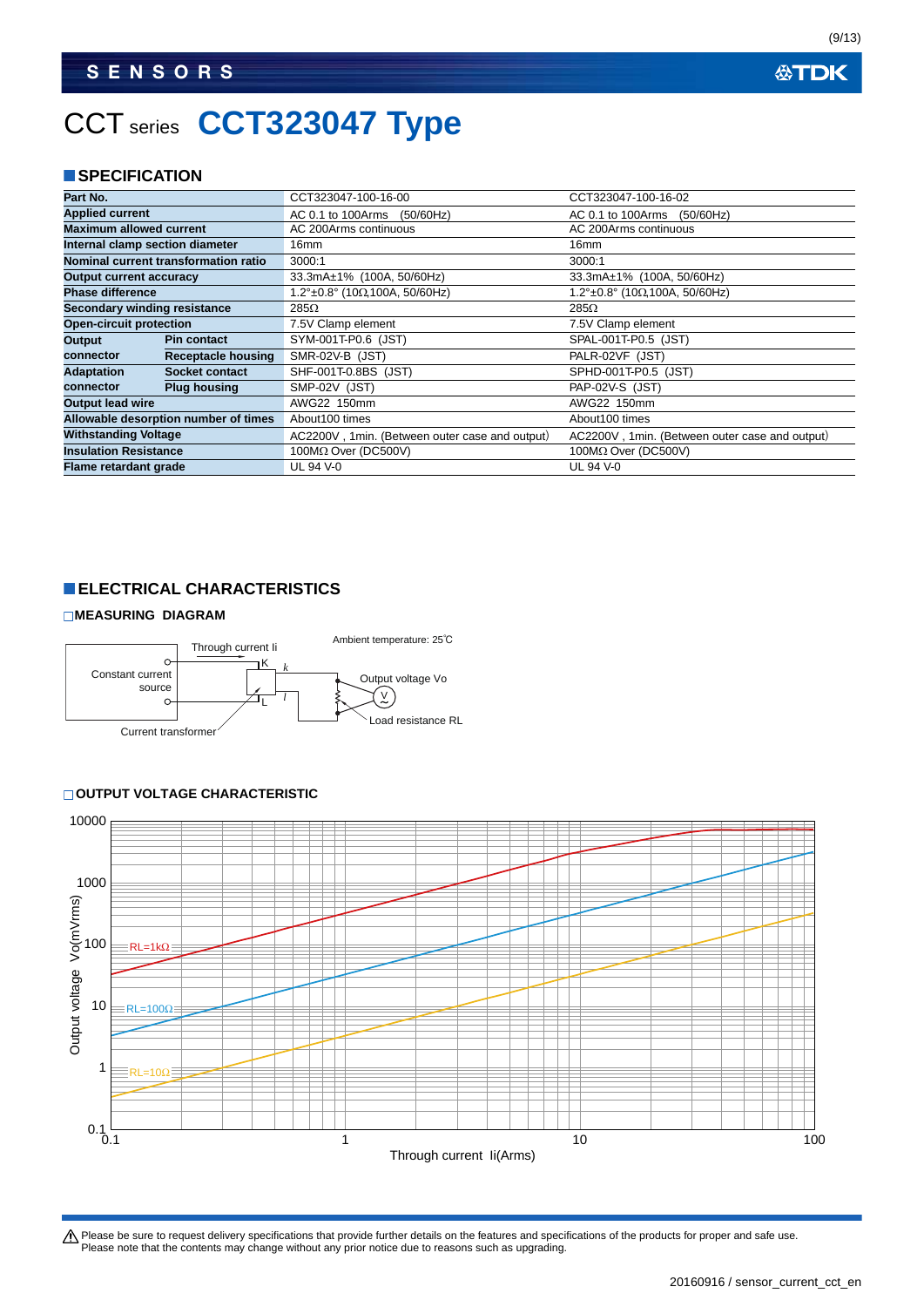### CCT series

# **CCT272440 Type**

### **SHAPE & DIMENSIONS**



### **CIRCUIT DIAGRAM**

K  $\bullet$   $\begin{array}{|c|c|c|c|c|}\n\hline\n\end{array}$   $\begin{array}{|c|c|c|c|}\n\hline\n\end{array}$ L **ℓ** (Primary side) (Second side)

Please be sure to request delivery specifications that provide further details on the features and specifications of the products for proper and safe use.<br>Please note that the contents may change without any prior notice d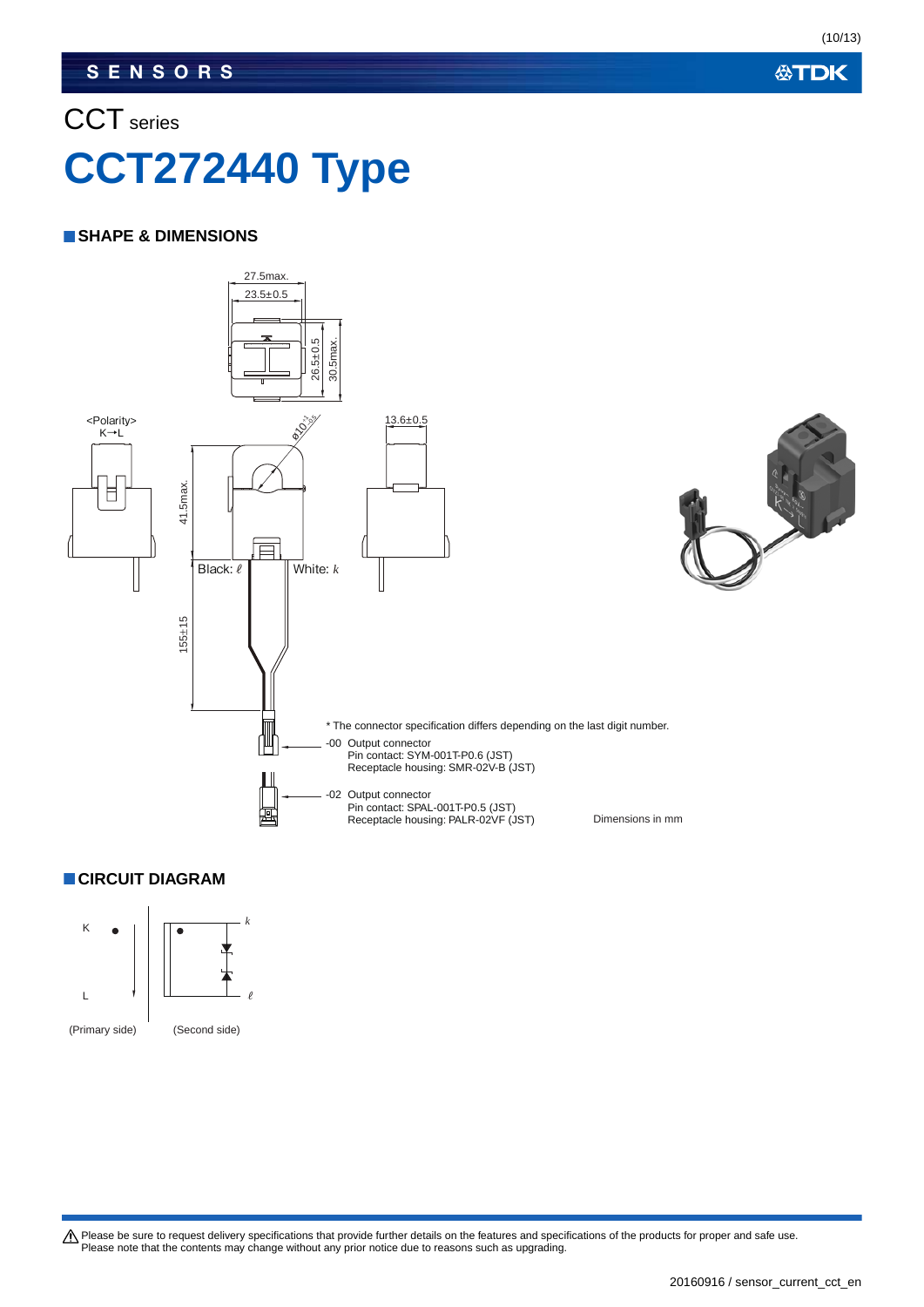## CCT series **CCT272440 Type**

### **SPECIFICATION**

| Part No.                        |                                      | CCT272440-80-10-00                             | CCT272440-80-10-02                               |
|---------------------------------|--------------------------------------|------------------------------------------------|--------------------------------------------------|
| <b>Applied current</b>          |                                      | AC 0.1 to 80Arms<br>(50/60Hz)                  | AC 0.1 to 80Arms<br>(50/60Hz)                    |
| <b>Maximum allowed current</b>  |                                      | AC 120Arms continuous                          | AC 120Arms continuous                            |
| Internal clamp section diameter |                                      | 10 <sub>mm</sub>                               | 10 <sub>mm</sub>                                 |
|                                 | Nominal current transformation ratio | 3000:1                                         | 3000:1                                           |
| <b>Output current accuracy</b>  |                                      | 26.6mA±1% (80A, 50/60Hz)                       | 26.6mA±1% (80A, 50/60Hz)                         |
| <b>Phase difference</b>         |                                      | $1.7^{\circ}$ ±1.0° (10Ω, 80A, 50/60Hz)        | $1.7^{\circ}$ ±1.0° (10 $\Omega$ , 80A, 50/60Hz) |
| Secondary winding resistance    |                                      | $352\Omega$                                    | $352\Omega$                                      |
| <b>Open-circuit protection</b>  |                                      | 7.5V Clamp element                             | 7.5V Clamp element                               |
| Output                          | <b>Pin contact</b>                   | SYM-001T-P0.6 (JST)                            | SPAL-001T-P0.5 (JST)                             |
| connector                       | Receptacle housing                   | SMR-02V-B (JST)                                | PALR-02VF (JST)                                  |
| <b>Adaptation</b>               | Socket contact                       | SHF-001T-0.8BS (JST)                           | SPHD-001T-P0.5 (JST)                             |
| connector                       | <b>Plug housing</b>                  | SMP-02V (JST)                                  | <b>PAP-02V-S (JST)</b>                           |
| <b>Output lead wire</b>         |                                      | AWG22 155mm                                    | AWG22 155mm                                      |
|                                 | Allowable desorption number of times | About 100 times                                | About 100 times                                  |
| <b>Withstanding Voltage</b>     |                                      | AC2200V, 1min. (Between outer case and output) | AC2200V, 1min. (Between outer case and output)   |
| <b>Insulation Resistance</b>    |                                      | $100M\Omega$ Over (DC500V)                     | $100M\Omega$ Over (DC500V)                       |
| Flame retardant grade           |                                      | UL 94 V-0                                      | UL 94 V-0                                        |

### **ELECTRICAL CHARACTERISTICS**

#### **MEASURING DIAGRAM**



### **OUTPUT VOLTAGE CHARACTERISTIC**



Please be sure to request delivery specifications that provide further details on the features and specifications of the products for proper and safe use.<br>Please note that the contents may change without any prior notice d

(11/13)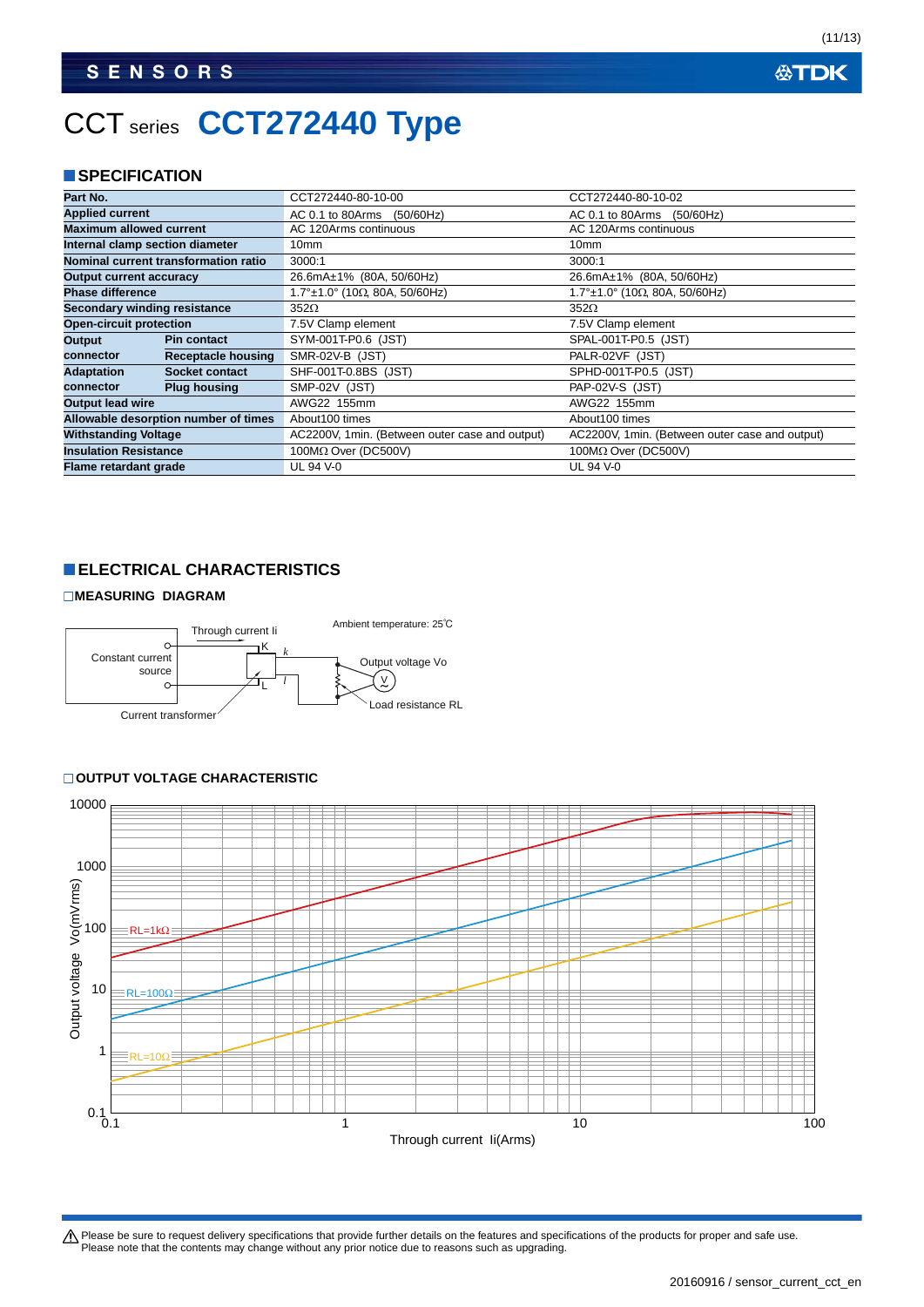# CCT series **CCT261631 Type**

### **SHAPE & DIMENSIONS**





**CIRCUIT DIAGRAM**



Please be sure to request delivery specifications that provide further details on the features and specifications of the products for proper and safe use.<br>Please note that the contents may change without any prior notice d